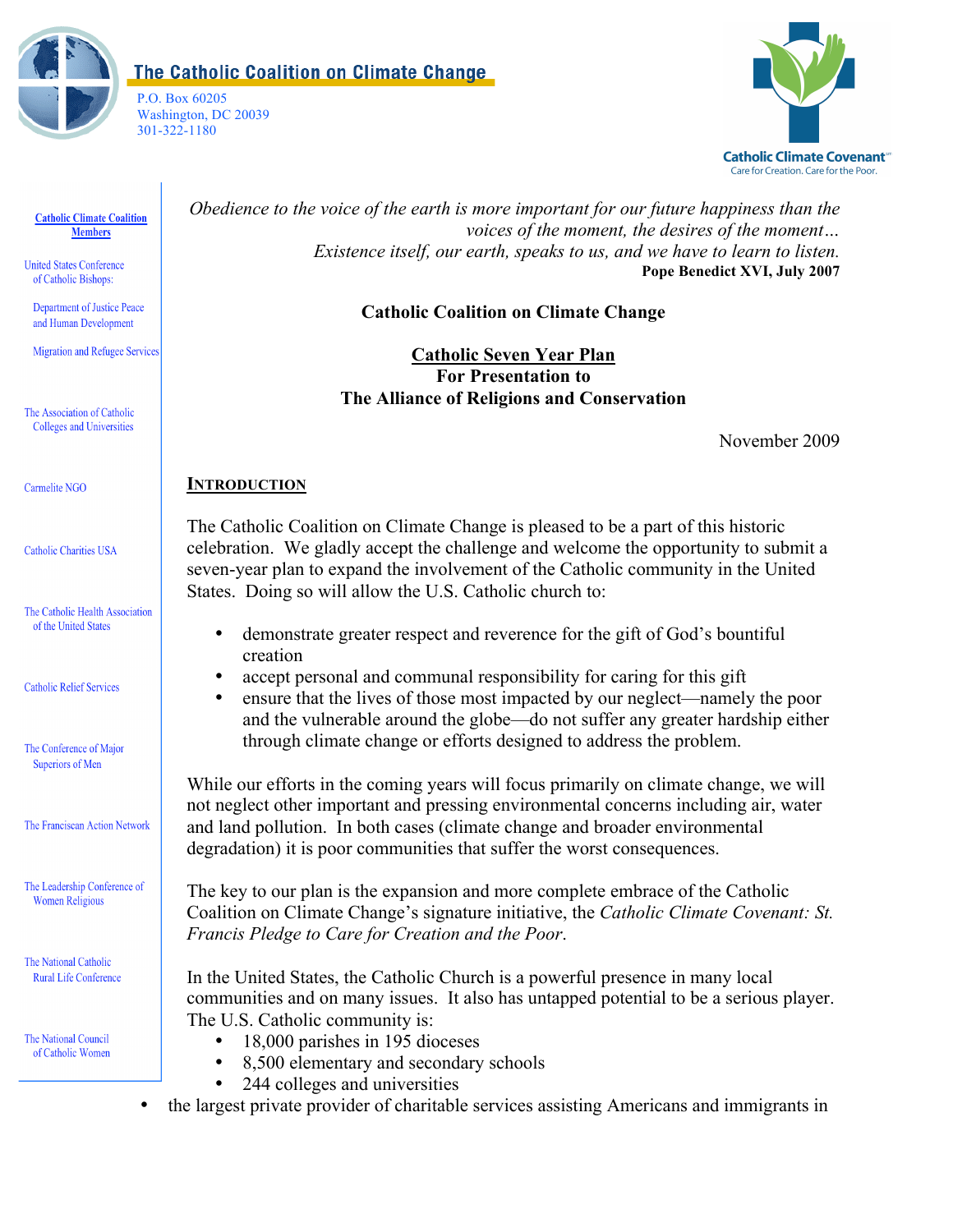need

- the largest funder of community organizing projects
- the largest group of non-profit health care systems and facilities
- nearly 25% of the total U.S. population: approximately 70 million Catholics.

## **What is the Catholic Coalition on Climate Change?**

Begun in the spring of 2006, the Coalition is a partnership of thirteen national Catholic organizations:

- United States Conference of Catholic Bishops
	- o Department of Justice, Peace and Human Development
	- o Department of Migration and Refugee Services
- Association of Catholic Colleges and Universities
- Carmelite NGO
- Catholic Charities USA
- Catholic Health Association of the United States
- Catholic Relief Services
- Conference of Major Superiors of Men
- Franciscan Action Network
- Leadership Conference of Women Religious
- National Association for Lay Ministry
- National Catholic Rural Life Conference<br>• National Council of Catholic Women
- National Council of Catholic Women

These groups have come together to more fully integrate climate change activities in their ongoing programs and among their constituents and to be a more unified Catholic voice through the efforts and with the support of the Catholic Coalition.

Early work of the Coalition included hosting three climate change hearings in the states of Florida, Ohio and Alaska. The goal was to take seriously the bishops' call from their 2001 statement on climate change, *Global Climate Change: A Plea for Dialogue, Prudence and the Common Good*. These three dialogues helped the attending bishops and other state leaders understand more fully both the complex issues (scientific, economic, social, political) surrounding climate change and the increasingly refined and embraced Catholic social teaching on the issue.

In addition to the hearings, the executive director of the Coalition has traveled extensively in the US to offer workshops and addresses on the work of the Coalition, the teaching of the Church and practical ways to care for creation and the poor.

The Coalition has also been a key partner in promoting the public policy agenda of the U.S. Catholic bishops and other Coalition members at the federal level. This policy insists that any legislative remedies to climate change must reflect a priority for poor people and the need to be much better stewards of God's gift of creation. These twin goals are at the heart of the efforts of the Catholic and other faith communities.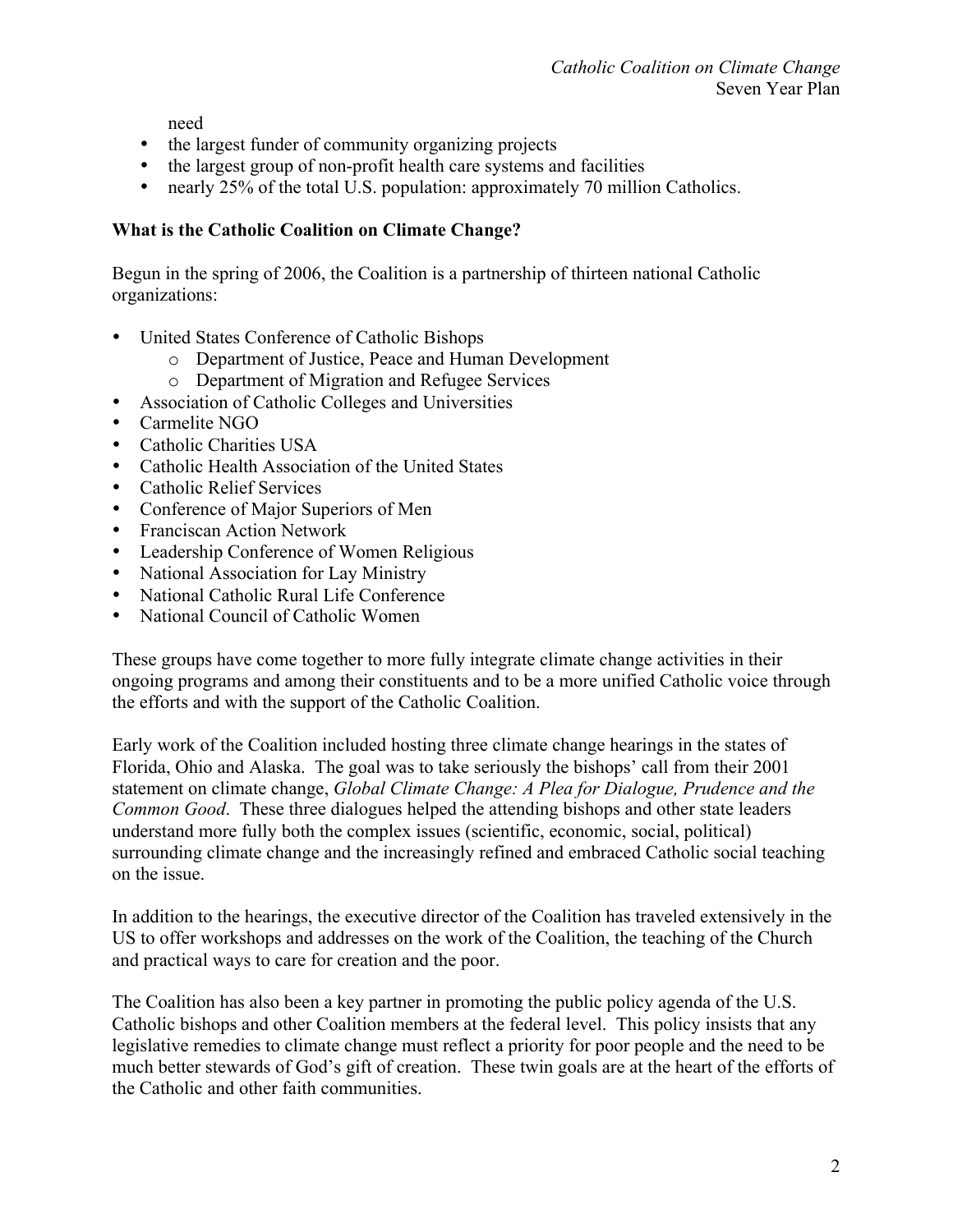The 13 member organizations have approved of this seven-year plan and will be key to its implementation. More information about the Coalition can be found at: http://www.catholicsandclimatechange.org.

The work of the Coalition is funded through the generous assistance of the National Religious Partnership for the Environment (NRPE) based in Massachusetts. The Coalition works with other NRPE members to strengthen the faith response to climate change across the spectrum of religious life in the U.S. NRPE members include the United States Conference of Catholic Bishops, the National Council of Churches, the Evangelical Environmental Network and the Committee on Environment and Jewish Life.

## **Catholic Climate Covenant: St. Francis Pledge to Care for Creation and the Poor**

After a full year of planning and development, the Coalition launched in the spring of 2009 an ambitious, nationwide initiative designed to ensure a greater understanding and acceptance of the uniquely Catholic approach to climate change and to encourage individual and collective action.

The *Catholic Climate Covenant: St. Francis Pledge to Care for Creation and the Poor* calls upon Catholic individuals, families, parishes, schools, hospitals, and other institutions to take the St. Francis Pledge. The Pledge asks Catholics:

- **TO PRAY** and reflect on the duty to care for God's Creation and protect the poor and vulnerable.
- **TO LEARN** about and educate others on the causes and moral dimensions of climate change.
- **TO ASSESS** how we-as individuals and in our families, parishes and other affiliationscontribute to climate change by our own energy use, consumption, waste, etc.
- **TO ACT** to change our choices and behaviors to reduce the ways we contribute to climate change.
- **TO ADVOCATE** for Catholic principles and priorities in climate change discussions and decisions, especially as they impact those who are poor and vulnerable.

With a robust public relations campaign employing the theme, *Who's Under Your Carbon Footprint?*, the Covenant project made an unprecedented splash onto the national stage. This haunting question uniquely elicits the twin goals of the Catholic approach to this important moral issue: caring for creation (reducing greenhouse gas pollution) and caring for the poor.

A new website, catholicclimatecovenant.org, offers a variety of ways Catholics can fulfill the St. Francis Pledge, valuable resources which can be used toward this end, and has become destination website for anyone wishing to discover the breadth of Catholic activity and news on this important moral issue.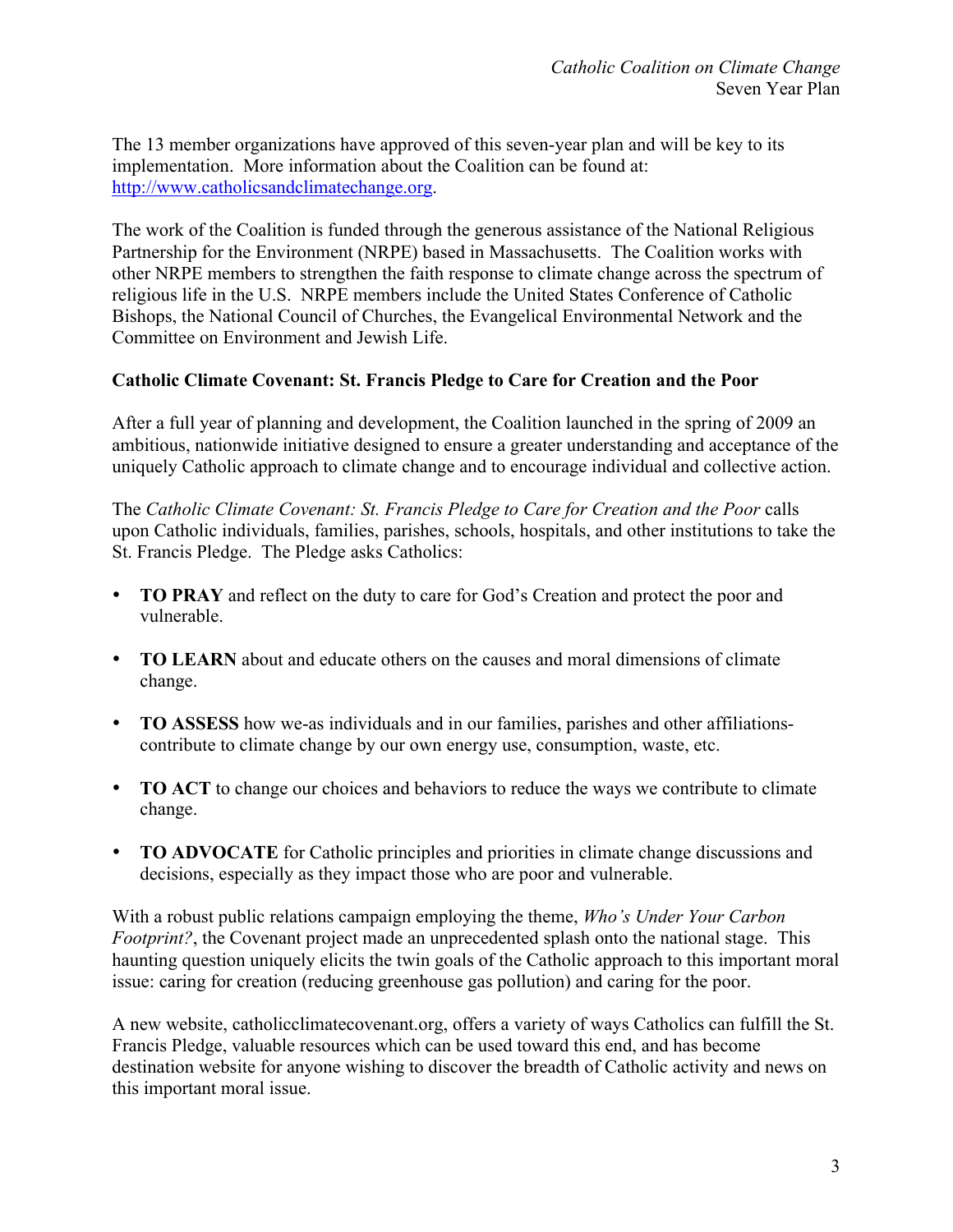### THE SEVEN-YEAR PLAN OF THE CATHOLIC COALITION ON CLIMATE CHANGE

Our twelve national Catholic partners have approved this plan to expand Catholic involvement in caring for creation and focusing specifically on the issue of climate change by utilizing our primary organizing tool, the Catholic Climate Covenant: St. Francis Pledge to Care for Creation and the Poor. The goal will be to build on our success with the Covenant and other environmental justice projects and programs implemented by the Environmental Justice Program of the U.S. Conference of Catholic Bishops and other Catholic partners and organizations. As we look forward to the next seven years, we will continue to utilize existing organizational partnerships and build new relationships to ensure successful outcomes.

In some instances, the Coalition will be the primary animator of these activities. The collective voice and mission of the Coalition adds weight to some of these efforts that would otherwise seem diffuse. In other instances, individual Coalition members will reach beyond the abilities or of our collective voice to add more emphasis or urgency in specific areas. For example, religious orders as represented by the Leadership Conference of Women Religious, the Conference of Major Superiors of Men, or the Franciscan Action Network might be able articulate a more prophetic voice about the urgency of climate change than would be comfortable by the Coalition's collective voice.

In addition, the Coalition has the ability to help fund pilot projects or provide resources to assist member organizations and others to help them implement climate change and environmental justice activities within their spheres of influence. As an example, in 2008, we provided grants to 11 national Catholic organizations for the purpose of designing and implementing climate change programs.

Our plan is comprehensive and specific.

- 1. **Assets**: what are we doing to lower the carbon footprint of our facilities, protect churchowned land?
	- Facilities: The Coalition will partner with the U.S. government's Environmental Protection Agency and their "ENERGY STAR" program. This program offers a variety of tools and techniques for individuals and institutions to reduce their energy use. In particular, we will seek their assistance to encourage our thousands of parishes, schools, hospitals, and other facilities to become certified as "ENERGY STAR" congregations or buildings.

Several dioceses are already beginning this process through the diocesan facilities managers.

With nearly 18,000 Catholic churches, 8,000 elementary and secondary schools, countless buildings housing charitable organizations and hospitals and health care facilities, the Catholic community can have a tremendous impact on the amount of energy we can save and reduce our carbon footprint.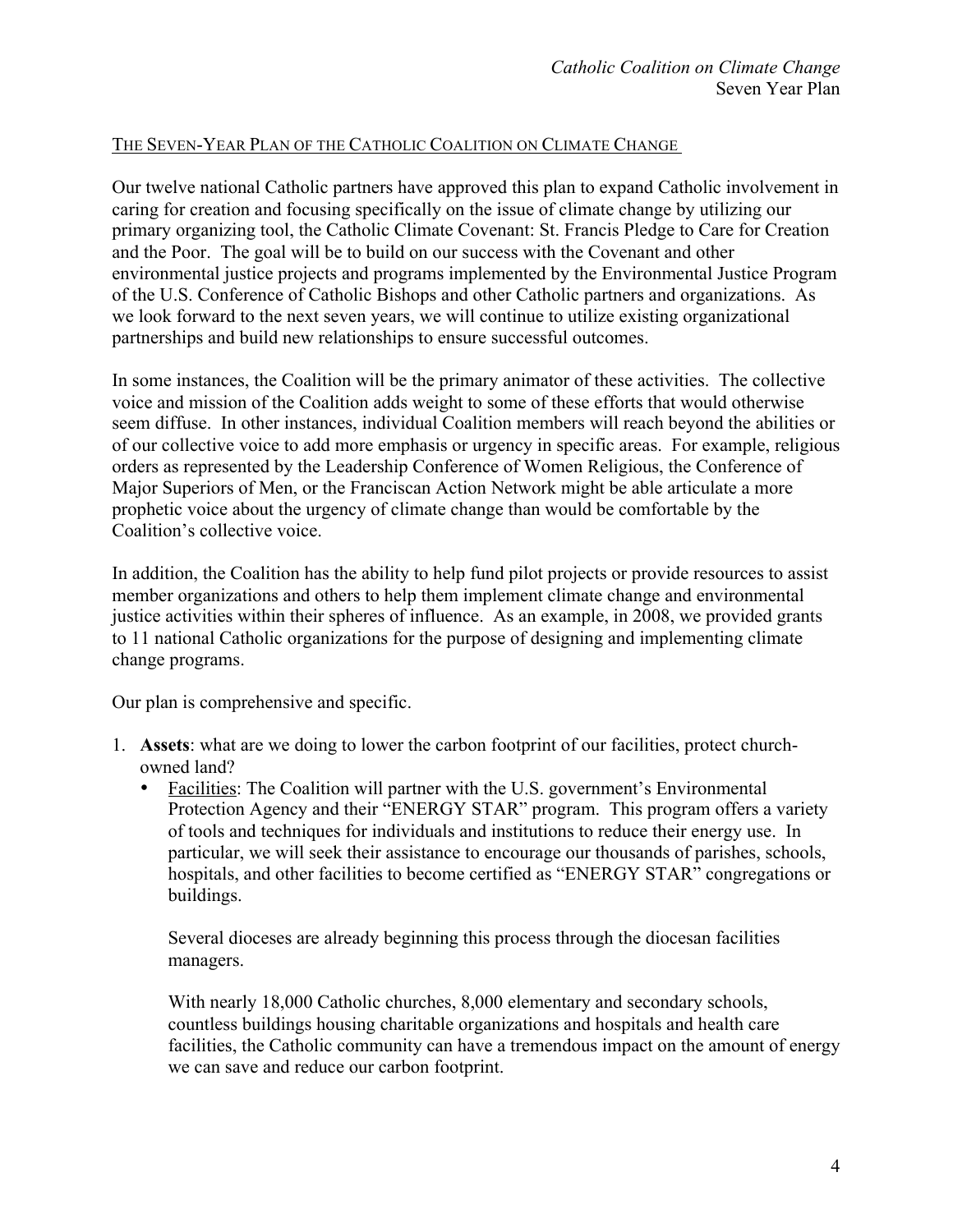- Investments: the Coalition will initiate conversations with treasurers and development officers of Coalition partners and other Catholic institutions and dioceses to discuss ways in which Catholic investment portfolios can be better tailored to encourage renewable energy technology and support companies seeking to systematically reduce their energy use and promoting sustainable energy use.
- Lands and forests: Religious communities of men and women in the United States have made care of creation a top priority on the land and in the facilities they own. For many, this priority has helped them become models for the local communities that surround them.

For example, the primary meeting and meals facility at the retreat center of the Sisters of the Immaculate Heart of Mary near San Jose, California, is a LEED-certified (Leadership in Environmental and Educational Design) building. The Coalition will promote such efforts and work with facilities managers to ensure that these best practices are seen as models to be replicated.

- Health Care: we want to particularly highlight the growing work of the Catholic Health Association of the United States (CHA) and its members (they were the recipients of one of our 2008 incentive grants). Health care organizations are among the biggest consumers of energy and largest producers of waste. In seven years, the efforts already begun in many Catholic sponsored health care systems and facilities and with the support and encouragement of CHA will be greatly expanded. Efforts will include decreasing energy usage in operations by auditing energy use, replacing equipment with energy efficient products, and, when possible, using renewable energy sources. Catholic health care will also continue to decrease energy use in the design and conduction of buildings and encourage employees and members of their communities to be environmentally responsible.
- 2. **Education**: to what degree have we embedded Catholic teaching on the environment into our schools (elementary, secondary, higher education, parish religious education programs, etc.)?
	- Youth Programming: The good news for most of us across the globe is that young people understand climate change. This is certainly true in the United States. Key partners include the National Federation for Catholic Youth Ministry (NFCYM), the National Catholic Educational Association (NCEA), the Catholic Campus Ministry Association (CCMA), the Association of Catholic Colleges and Universities (ACCU) and others.

Coalition and partner staff will offer workshops and other presentations to the regular regional and national meetings of these organizations and encouraging them to integrate the Covenant and other CCCC projects into their programming.

For example: As part of the launch of the Catholic Climate Covenant: St. Francis Pledge to Care for Creation and the Poor, NCEA encouraged principals of the 6,300 member elementary schools to recite St. Francis' Canticle of the Creatures on Earth Day, April 22, 2009.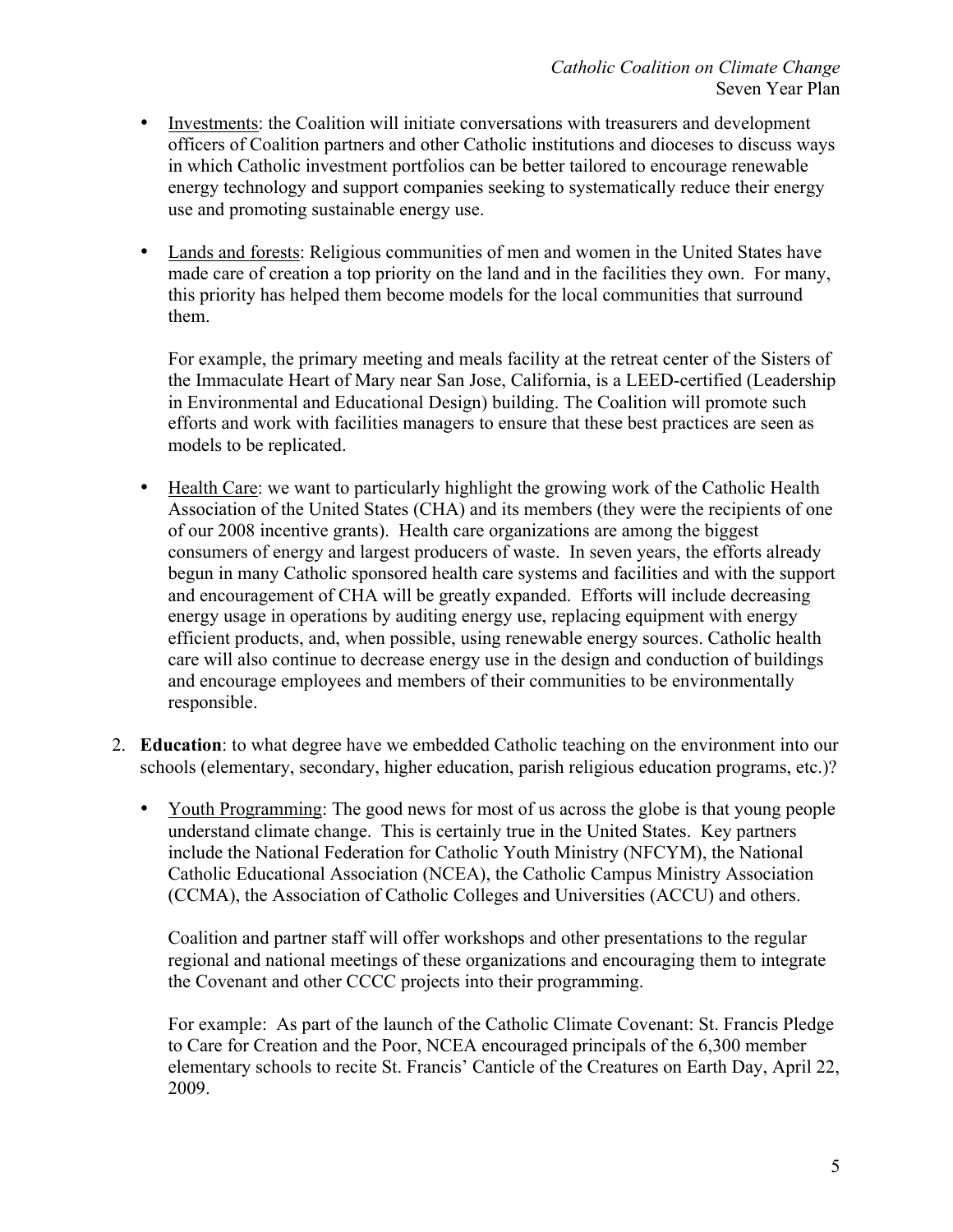• Use of Technology: The Coalition and its partners will commit to using internet-based tools (e.g., "webinars") to educate Catholic leaders on efforts within our community that get to the core of Catholic teaching on the environment, offer real tools to assist them in sharing this teaching and to encourage bold action on environmental justice consistent with our teaching

As an example, this past October, the Coalition and the Franciscan Action Network hosted a "webinar" on climate change, St. Francis and the spirituality of care of creation. Through our networks and with our advertising efforts, nearly 200 "sites" joined the video/audio conversation via the internet.

- Speakers' Bureau: By the end of 2010, the Coalition will convene a high level group of Catholic leaders among the Coalition partner organizations and dioceses to develop a speaker's bureau. This effort will accomplish important goals for the next seven years including: to reduce the Coalition's carbon footprint (less travel by top leaders and staff) and to more fully spread the word about a Catholic approach to climate change to local dioceses, parishes and others.
- Adult Religious Education and Formation: The Coalition will build new relationships with associations of catechists, and other faith formation leaders to ensure that Catholic teaching on the care for creation is a regular part of the curriculum.
- Promotion of JustFaith: The Coalition will continue to work with JustFaith Ministries to improve and keep current the Just Matters climate change model that originated with the Coalition. JustFaith is the premier Catholic social teaching adult education program in the United States.
- Curricula Development: The Coalition will promote curriculum development on climate change and Catholic teaching for youth by initiating a dialogue with religious education curricula development organizations and Catholic textbook publishers. Furthermore, the Coalition will promote this through the key educational partners to ensure that Catholic teaching on climate change and the environment becomes more central in Catholic elementary, secondary and post-secondary schools.
- Build on Current Efforts: Many of the partners of the Coalition produce their own educational materials. For example, Catholic Relief Services' Operation Rice Bowl, a Lenten fundraising effort used primarily in elementary schools, will focus its 2010 materials on climate change. The Coalition will work with CRS and other organizational education campaigns to encourage greater integration of the themes of care for creation and climate change into their outreach and fundraising efforts.
- 3. **Theology and Pastoral Plans and Programs**: to what degree have our seminaries and formation programs integrated care for Creation as a part of the training of religious men and women? How deeply rooted is the theology of stewardship and creation care in our tradition?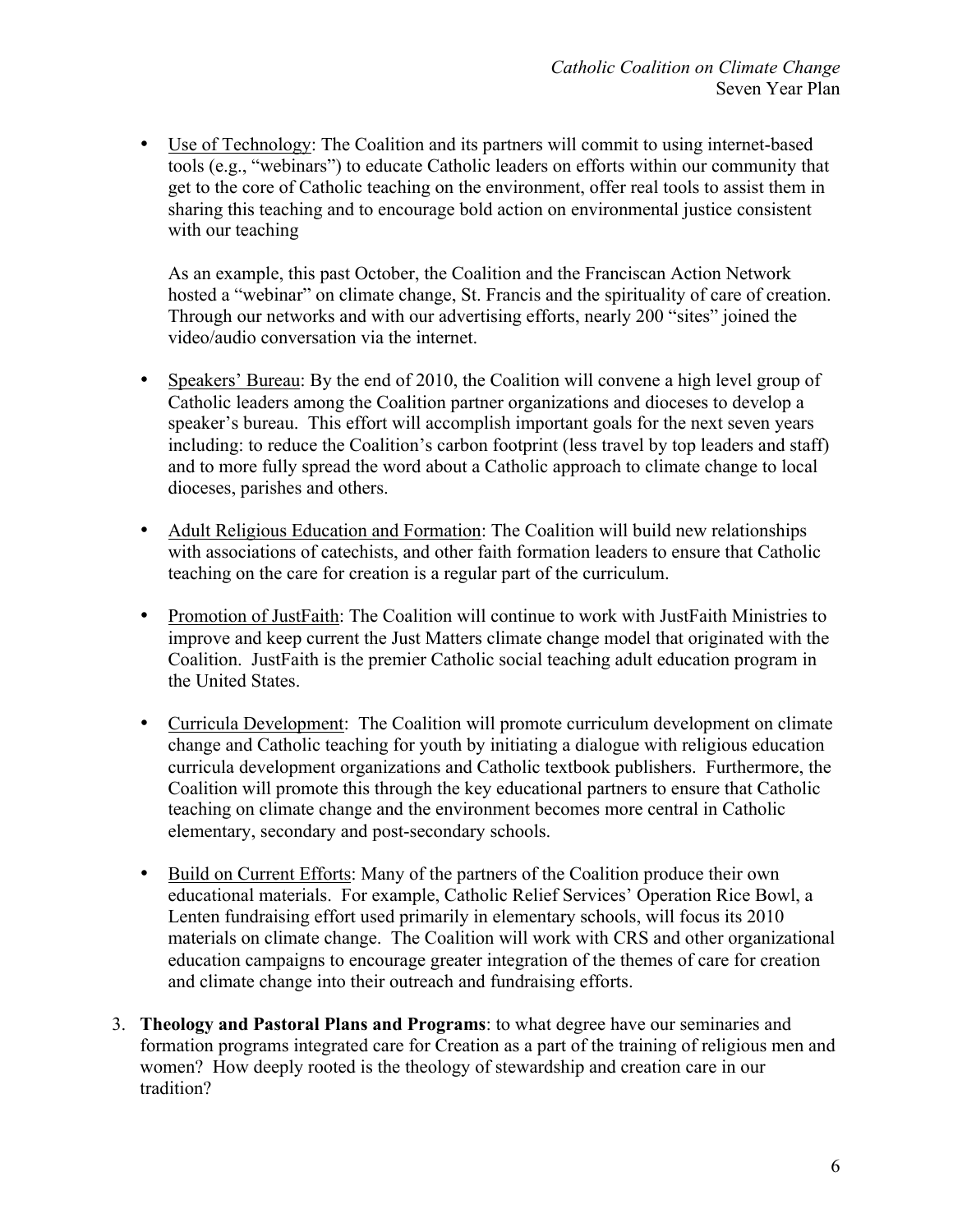- Seminaries: Working with NCEA's Seminary division, the Coalition will begin discussions about seminary curricula and seek to include more explicit programming about care of creation and environmental justice.
- Pastor Support: The Coalition will work closely with the National Federation of Priests Councils (an umbrella organization of clusters of parishes in the same geographical area) to encourage their support of the Covenant initiative, to share best practices among parishes, and provide resources for liturgy and parish programs.

The Coalition will begin discussions with national organizations that serve the continuing education needs of priests, deacons, and lay ministers.

- Scholars' Conferences: The Coalition will sponsor two high-level scholars conferences within the next seven years to highlight and expand the evolving theology of stewardship and care for creation. Every effort will be made to have media coverage of these events to ensure that key themes and ideas are shared more broadly within the larger Catholic community in the U.S. and abroad.
- 4. **Lifestyles**: Can we encourage an ethic that simplifies our lifestyles, reduces consumerism, and lowers our energy use? Can we unite to create greater purchasing power for more sustainable energy sources and products?
	- The heart of the St. Francis Pledge. By pledging to pray, learn, assess, act and advocate, Catholic individuals, families, parishes, schools and others will be compelled to reduce their energy use, share their resources with others, and understand that a Catholic approach includes both caring for creation and the poor and make the link between lifestyles, poverty and stewardship of finite resources.
	- Catholic Facilities Managers: The Coalition has begun conversations with Catholic facilities managers to encourage a more comprehensive and green approach to renovating older buildings and making new structures as environmentally responsible as possible. Emphasis will be placed on the money saved with such practices but also ensure that even costly retrofitting or materials are consistent with God's injunction to live in harmony with the gifts God has given.

As more Catholic churches and other Catholic facilities reduce their carbon footprint with conservation practices, the Coalition will encourage pastors, principals, and other executives to use this as a "teachable moment" for those who use these facilities.

• Bulk purchasing of renewable energy and green products: the Coalition will explore with facilities managers and others ways to use the collective purchasing power of our institutions (locally, regionally and nationally, where possible) to reduce the costs of such resources and materials.

Again, such practices will become opportunities for users to see the benefits of this approach and implement them in their own lives.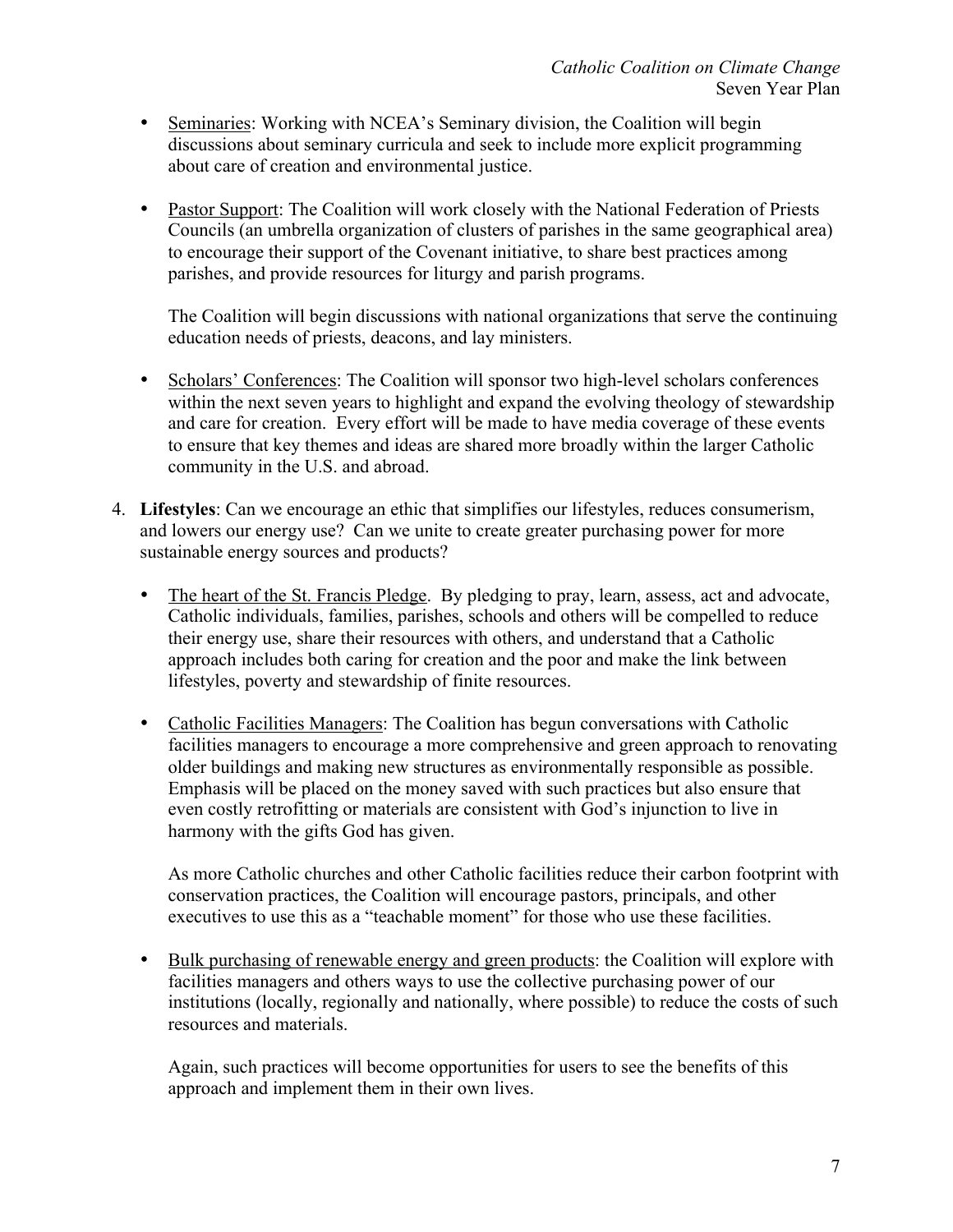- 5. **Media and Advocacy**: How effective are we at encouraging Catholics to advocate to their lawmakers about care for creation and the impacts of environmental degradation and climate change on low-income communities? Is the good news of our efforts getting to Catholic and secular media in ways that are positive and motivating for others?
	- Regular Pitches: with all that is going on in the religious community, including the Catholic community, there is no end to stories and ideas for the press to cover. The Coalition will highlight such stories to the media each month and demonstrate the breadth and depth of Catholic engagement in environmental stewardship in the U.S.
	- Communications Internships: The Coalition will work with Catholic colleges and universities to hire, on a regular basis, interns who will assist the Coalition in keeping our internet-based social networking efforts current and relevant. The intern will also assist in pitching stories to the media on a regular basis.
	- Advocacy: The Coalition works very closely with the public policy offices of the U.S. Catholic bishops and other partners. The combined advocacy efforts of all of our partner organizations *can reach deeply and broadly* into the Catholic community generating thousands of communications to legislators at the local, state and national levels from ordinary Catholics (i.e., "grassroots") and Catholic leaders including bishops, priests, heads of men and women religious communities, as well as Catholics who are leaders in business, labor, academia, and other organizations (i.e., "grasstops").

The Coalition partners bring more than numbers of people to bear on our collective advocacy efforts. They also bring *real-life experience*—and in many cases they bring the people directly impacted by environmental degradation and climate change to press our case to legislators and other government officials. These moving stories and experiences help shape the Catholic approach to public policy and help persuade legislators to do the right thing.

The Coalition will work closely with Catholic conference staff at the *state level* to assist them in making the case for care of creation and the poor to state and local legislators. For example, the Catholic bishops of Texas recently asked the Coalition for advice and language for a public letter raising questions about the efficacy of building new coal-fired power plants.

Through weekly e-mail updates to the 3,000 plus Catholic leaders in our database and, at critical points in the legislative process, with phone calls to Catholic leaders in key states, the Coalition and its partners are in a prime position to deliver timely and clear communications to elected officials. Often, Coalition partners share similar electronic correspondence to their constituents thus increasing our outreach exponentially.

6. **Partnerships, Eco-Twinning**: How effective are we at promoting partnerships among Catholic parishes, dioceses, schools, state or regional networks or among institutions both within the U.S. and internationally?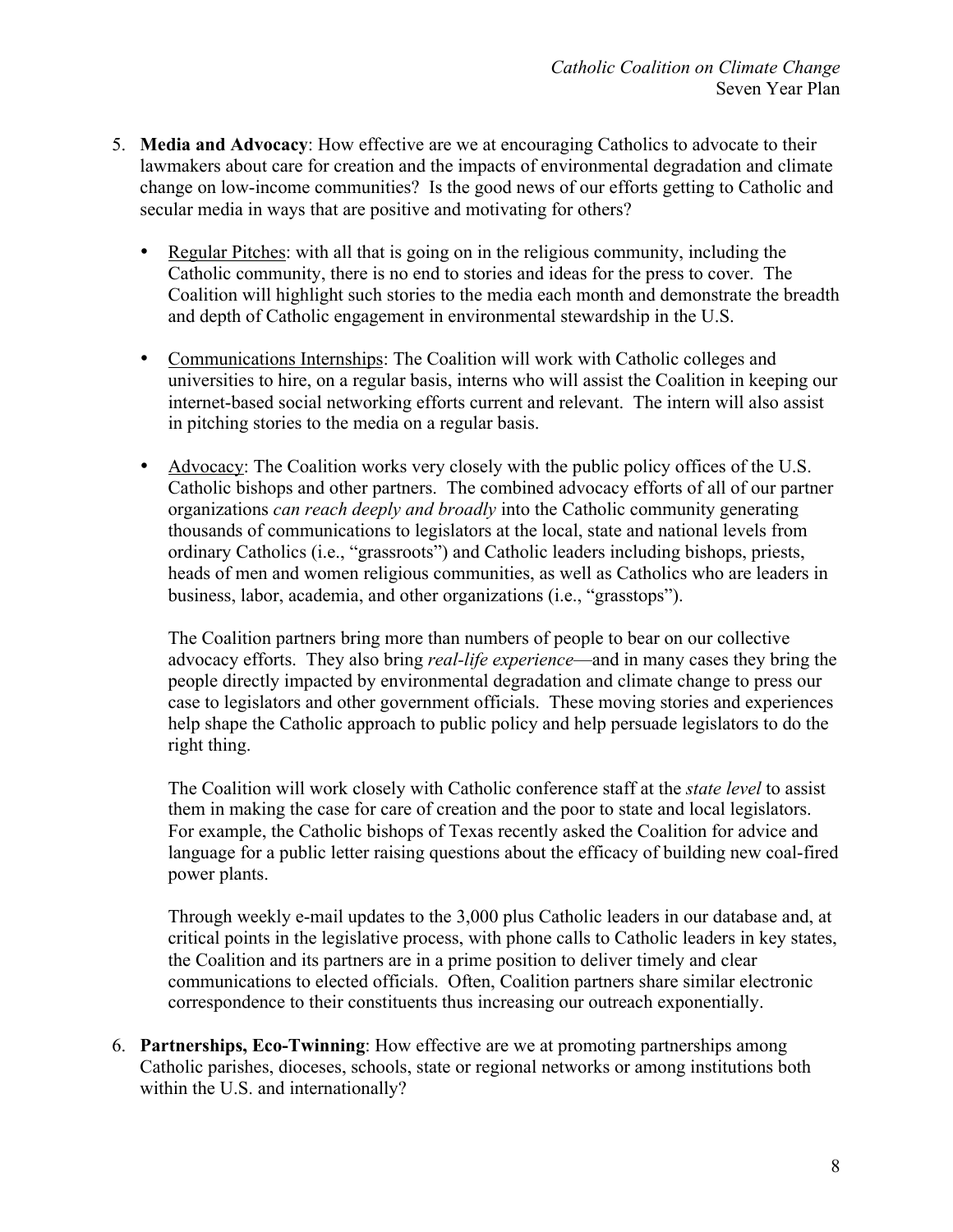• Eco-Twinning: At least two of the Coalition members already encourage parish-twinning programs.

At the *domestic level*, the *Catholic Campaign for Human Development*, the largest funder of community-based and church-based organizing in the U.S., promotes a program that urges wealthier Catholic churches to support the efforts of organizing efforts based in lower-income communities and parishes. In turn, many of these organizing efforts work to secure funding for hazardous waste clean-up and job incubators in low-income communities, including green jobs (from weatherizing homes to starting new green businesses).

At the *international level*, many U.S. Catholic churches and dioceses partner with Catholic Relief Services (the U.S. bishops overseas relief and development agency) and engage in parish or diocesan twinning. Typically, these efforts link wealthier parishes/dioceses with struggling parishes/dioceses in some of the poorest countries on Earth. It is not unusual for delegations from both communities to visit each other and form bonds of solidarity.

• Building Partnerships: The Coalition will work with CRS, CCHD, and other organizations and mission offices to understand the link between environment and poverty and to make explicit exchanges that highlight environmental needs.

As climate change forces human service agencies to adjust their plans and programs to address more and more emergencies, the Coalition will convene partners to discuss strategies that help the poorest people in the United States adapt to a change climate. From emergency services necessary to assist communities suffering losses from a hurricane to those experiencing extended heat waves or farmers coping with crop failure due to floods or droughts, many of our agencies will be called upon to assist. The Coalition will help share best practices and encourage greater attention to adaptation among Catholic agencies best positioned to help.

- Building the Base: The Coalition will continue to expand membership and find ways for each partner to better integrate a Catholic approach to climate change into their ongoing activities.
- 7. **Celebration**: how well are we highlighting the themes of stewardship and care for creation in our liturgies and feast days and what new initiatives might we consider to help the Catholic community better understand a reverence for Creation and the Creator? How can we more effectively draw the link between care for creation and care for poor people in our liturgical life?
	- Music: The Coalition has already been approached by one of the top Catholic music talents, John Michael Talbot, to develop songs that lift up the themes of stewardship, creation and care for the poor amidst environmental degradation. The Coalition will seek